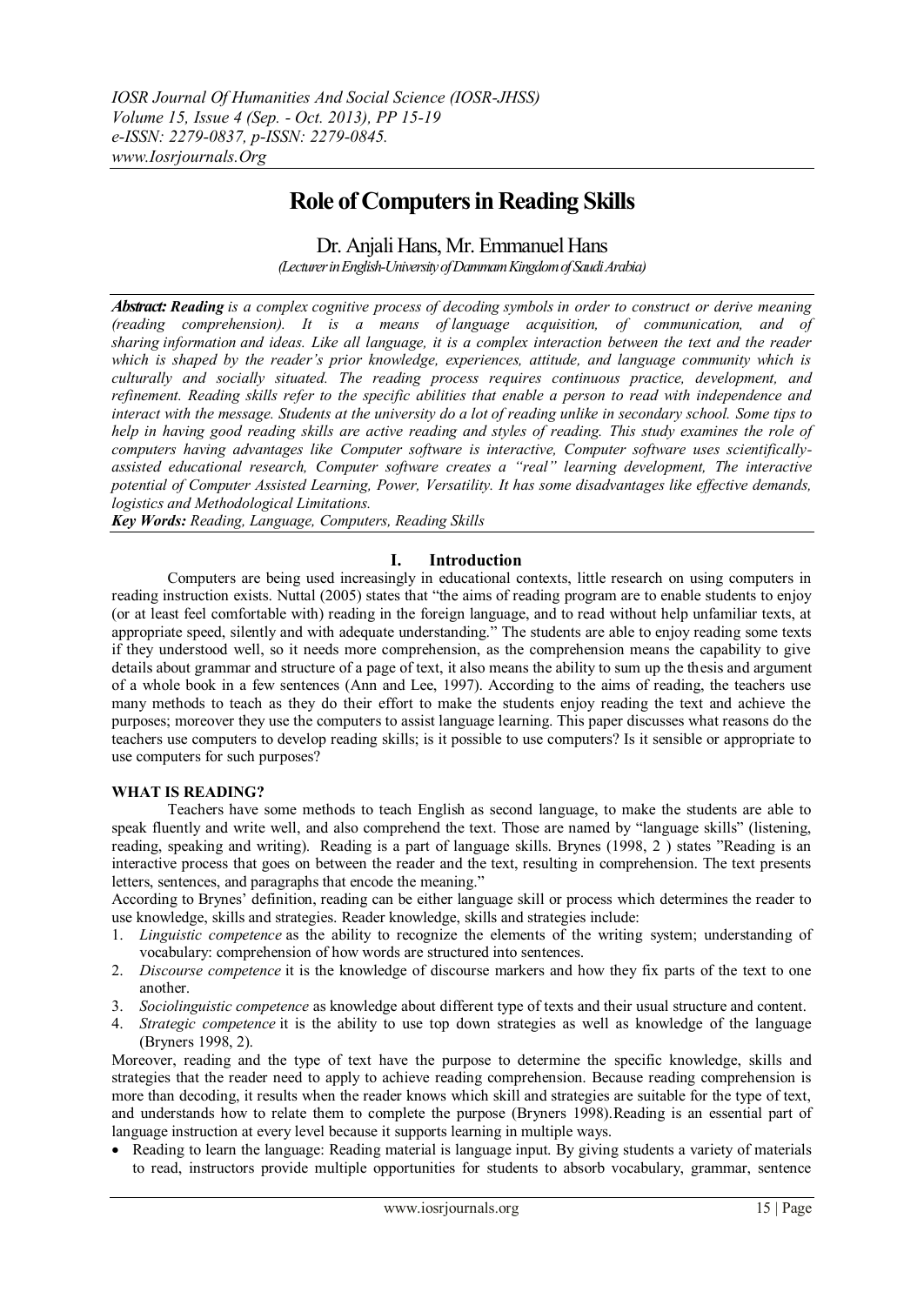structure, and discourse structure as they occur in authentic contexts. Students thus gain a more complete picture of the ways in which the elements of the language work together to convey meaning.

- Reading for content information: Students' purpose for reading in their native language is often to obtain information about a subject they are studying, and this purpose can be useful in the language learning classroom as well. Reading for content information in the language classroom gives students both authentic reading material and an authentic purpose for reading.
- Reading for cultural knowledge and awareness: Reading everyday materials that are designed for native speakers can give students insight into the lifestyles and worldviews of the people whose language they are studying. When students have access to newspapers, magazines, and Web sites, they are exposed to culture in all its variety, and monolithic cultural stereotypes begin to break down.

## **II. Reading skills**

Many people have trouble with reading. Reading is hard for some people and it can take time. Reading is a process of the brain where you look at symbols on a page, and your mind sees the patterns of characters and understands the meaning in them. If you develop good reading skills, it'll be very helpful to your future. Aren't your school teachers always saying 'Read more books!'? Here are a few steps and tips to get started.

#### **Steps**

1. Find something to read. Examples include a children's book, a newspaper article, a short story, or something on wikiHow.Sound out each letter as best you can and you will notice they form some sort of word. Some letters fit together. For example, "th" is not pronounced as  $t + h$ , but rather as one unit. This is called a 'phoneme'

2. Find a place to read where you can concentrate. This may be someplace secret where no one will bother you, or simply your home at a time when it is quiet.

3.Begin your reading by looking at the pictures, or listening to the music to get a feel for what you are going to be reading about.

4. Start with titles, names, or other larger print items that you may know or ever thought about.

5. Read as much as you are able. When you start getting bored or need a break, take one.

6. Reading should be fun and enjoyable, don't force it. After your break, return to where you were, and continue.

7. Reread the material. It is okay to reread something if you do not understand it fully the first time.

8. Go to the library and pick up lots of books. Pick books depending on your *reading*level, no matter what your age.

9. Read the page carefully. Don't rush, take your time. Most people think that skimming the page(skimming means to just scan the whole page and hardly take in a couple of words)is a way of fast reading, but this is definitely *not* true.

10.Use context clues to find out a word's meaning. Context clues are when a person figures out the meaning of a word by seeing how the word was used in a sentence. For example, you were reading the following sentence and wanted to know what 'pessimist' means:*My mother is always happy and optimistic, the total opposite of my brother, the pessimist*. So from the sentence, you can gather that 'pessimist' means the opposite of happy, so pessimist means being moody and angry. Good, experienced readers always use context clues! If you find a word that you're *totally* stumped on, use the dictionary! If you want to save time and the hassle of turning pages, go to the [online dictionary](http://dictionary.com/)

#### **Effective language instructors**

Effective language instructors helps the students that how they can adjust their reading behavior to deal with a variety of situations, types of input, and reading purposes. They help students develop a set of reading strategies and match appropriate strategies to each reading situation.When language learners use reading strategies, they find that they can control the reading experience, and they gain confidence in their ability to read the language.

**Strategies** that can help students read more quickly and effectively include

- Previewing: reviewing titles, section headings, and photo captions to get a sense of the structure and content of a reading selection
- Predicting: using knowledge of the subject matter to make predictions about content and vocabulary and check comprehension; using knowledge of the text type and purpose to make predictions about discourse structure; using knowledge about the author to make predictions about writing style, vocabulary, and content
- Skimming and scanning: using a quick survey of the text to get the main idea, identify text structure, confirm or question predictions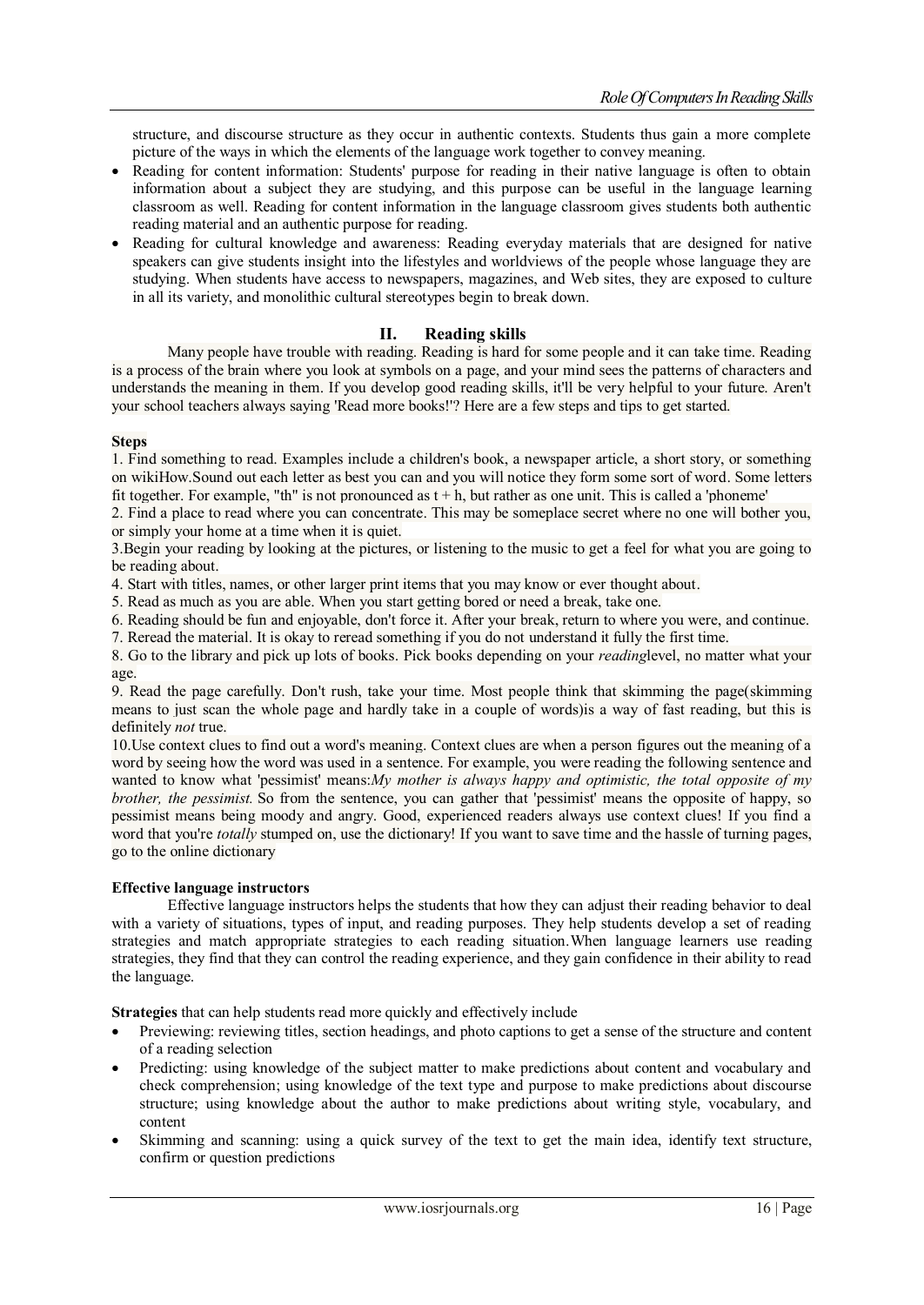- Guessing from context: using prior knowledge of the subject and the ideas in the text as clues to the meanings of unknown words, instead of stopping to look them up
- Paraphrasing: stopping at the end of a section to check comprehension by restating the information and ideas in the text

**Instructors** can help students learn when and how to use reading strategies in several ways.

- By modeling the strategies aloud, talking through the processes of previewing, predicting, skimming and scanning, and paraphrasing. This shows students how the strategies work and how much they can know about a text before they begin to read word by word.
- By allowing time in class for group and individual previewing and predicting activities as preparation for in-class or out-of-class reading. Allocating class time to these activities indicates their importance and value.
- By using cloze (fill in the blank) exercises to review vocabulary items. This helps students learn to guess meaning from context.
- By encouraging students to talk about what strategies they think will help them approach a reading assignment, and then talking after reading about what strategies they actually used. This helps students develop flexibility in their choice of strategies.

#### **Uses Of Computers In Reading Instruction**

Technological advances continue to expand possibilities for using computers to support reading instruction. An important application is in direct instruction of basic skills. Computers offer engaging, interactive activities for general and targeted practice. They give student immediate corrective feedback, and some programs provide incentives for progress to higher levels of difficulty. Teachers also use programs to track student progress.

Computers allow students to create and share work. Some software allows them to create graphics and multimedia projects, while word processing facilitates writing projects. The internet allows information sharing through such resources such online research, personal web pages, and e-mail. Moreover, electronic references allow students to conduct research more easily and in new and different ways from traditional research.

One of the biggest concerns of teachers and instructors is that students are failing to learn critical reading skills that they need to progress satisfactory through the upper levels of their education. Commercial reading software developers have worked hard to create software that gives learners real opportunities to read critically and develop critical reading, and critical thinking, skills. Research is just beginning to clarify the cognitive and effective consequences of using computers to teach literacy. Investigations have shown that computer tools can enhance instruction. The use of word processors can produce better writing. Multimedia presentations can facilitate comprehension. Computers benefits diverse Learner by allowing for individualized instruction. Computerized vocabulary tools enhance second language learners" comprehension, and computer-assisted instruction teaches basic reading skills to students at risk. Moreover, studies have found effects on engagement and interest, particularly for students with learning difficulties. And the advantages are:

#### **1.Computer software is interactive**.

The most important benefits of commercial reading software is its ability to engage the students. Most current reading requires that a student do more than merely punch buttons. The interactive software provides students with the chance to produce their own questions and leads the students through guided practice situations. Newer software has even developed ways for students to interact with each other via the internet. Students work together in virtual groups to expand the learning experience.

#### **2. Computer software uses scientifically-assisted educational research**.

The reality is that educational software that purports to teach without the assistance of sound research and statistics often fails to hit the mark when it comes to really educating children. It is important to use software based on established teaching strategies as well as credible research studies.

#### **3. Computer software creates a "real" learning development**.

Until the advent of desktop computers, reading experiences were limited ti print materials. Early programs were only used as supplements to a general reading lesson, rather than acting as a stand-alone reading experience. These factors meant that early computer reading programs could not meet the needs of children learning to read critically.

#### **4. Interaction 4.1.Man-machine interaction.**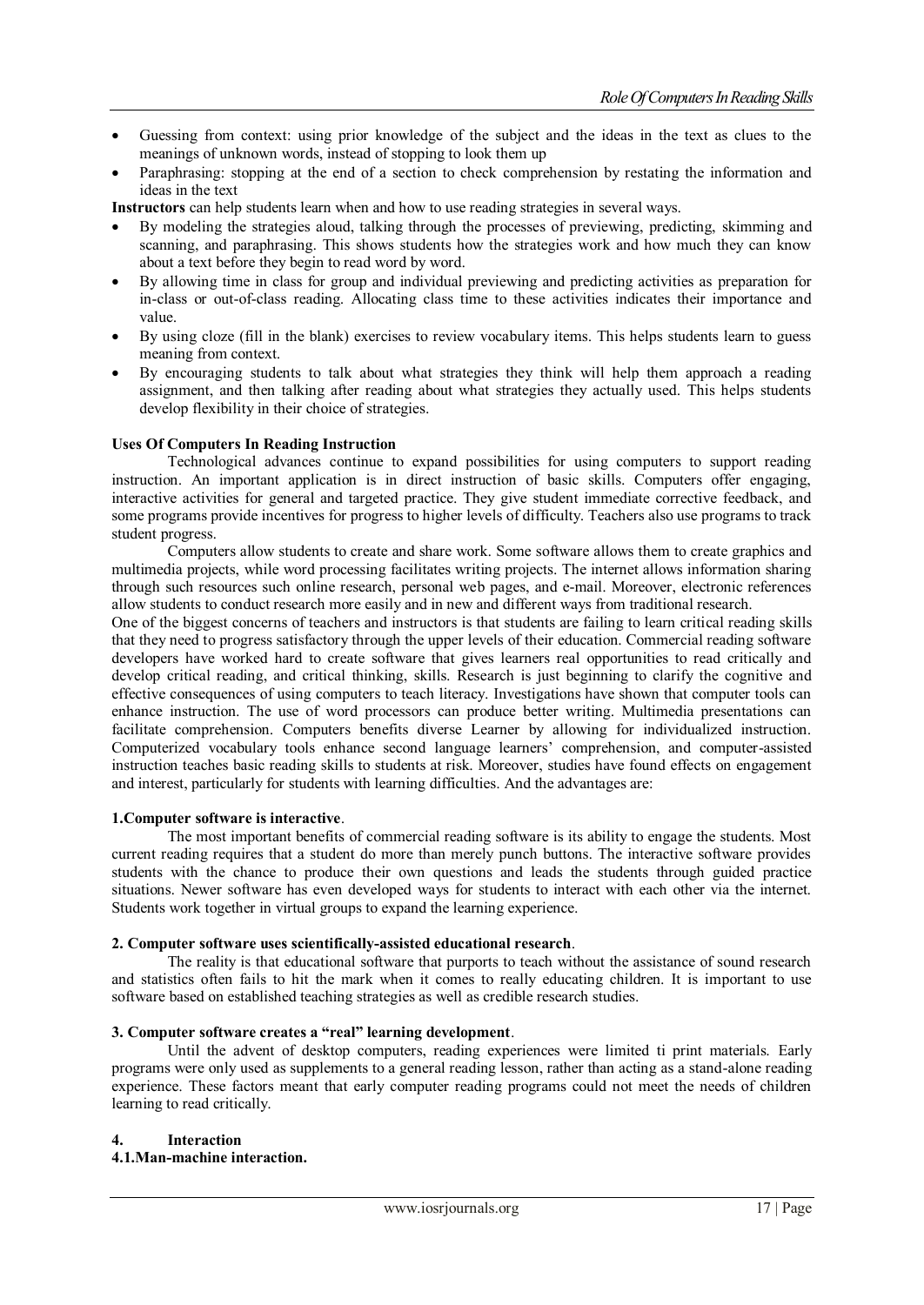The interactive potential of CAL( COMPUTER ASSISTED LEARNING) has been extolled for the last twentyfive years or more. For example, Rigney (1962, 156) writes: "It is … an interactive notion that a computer can be programmed to interact dynamically with one or more students."

## **4.2.Interpersonal interaction**

In Talking about "interaction", Rigney and his contemporaries were thinking in terms of communication between man and machine, and it has been largely in these terms that CAL has developed. In language acquisition, however, most interaction is between people. The very purpose of first language acquisition is to make interaction possible (Wells 1981, 16). Interaction is the goal and language the means. The central role of interaction in language acquisition has been emphasized in recent research (e.g. Ellis 1984), and in the whole tradition of communicative teaching.The use of computers within interactive settings as an element in a group practice is well established.

#### **4.3.Reader – text interaction**

Another form of interaction which is particularly important in the context of reading is between reader and text (Widdowson 1979, 173). In this approach, the computer can be conceived of as an aid, supplementing the printed page or other teaching material, and not providing the total learning environment. This approach would see it as the teacher's task to create the learning environment, using the computer as an element within it just as she might use integrated skills practice or an overhead projector.

Thus computers can play a variety of interactive roles. They can promote interaction of various sorts-between man and machine (which is generally absorbing and motivating), between people (which is likely to promote language acquisition), and between reader and text (where the computer often plays a supportive role).

#### **5. Power**

The calculating power of computer is legendary, together with their capacity to search speedily through databases or print text up on the screen. In reality, however, the microcomputers generally used for CAL work are essentially toy instruments, sometimes even derided by computers scientists with their considerably more powerful mainframe computers.

There are some programs that allow the teacher to specify several possible 'correct responses', but it is often impossible for her to anticipate all the zany responses that may come up. Other words, computers can actually be constraining and limiting. It is not enough simply to blame the software, for the problem also derives from the limited power of the machine and the near impossibility of anticipating all possible responses.

Indeed, work with computers tends to make one realize how flexible and cognitively powerful human teachers are. Thus computers can be described as powerful but only within certain restricted domains. For the reader these include text manipulation exercises, lexical and technical databases, speed reading exercises and simulation.

#### **6. Versatility**

Despite any limitations of memory or processing power, computers are surprisingly adaptable and versatile devices. All the vocabulary recognition strategies described by Williams (1985) could be practiced with CAL programs. Some approaches use computers not so much to provide CAL exercises as to serve as facilitator (Sharples 1985), providing the learner with a toolkit to help learning process to place.

It is clear that computer, in the way they are at present used to reading skills, are very useful in certain areas, but nevertheless essentially limited. To promote the computer as capable of providing the complete learning environment is therefore unrealistic. To recommend its use as an element in an overall learning environment, on the other hand, seems a more practicable approach.

## **III. The Disadvantages Of Using Computers To Develop Reading Skills Effective Demands**

The effective demands of working with computers vary with the user. Young learners, on the whole, experience little difficulty. It is generally older users, such as teachers, who may experience feeling inadequacy or even of hostility to the machines. These attitudes are probably fairly common, and may help to explain the slow spread of CAL.

## **2. Logistics**

## **2.1.Access**

At the practical level, the biggest difficulty associated with using CAL in reading training or for other language work is getting enough computers. In most institutions using CAL, one machine per classroom (or more) is the rule. Student access to the machine is generally limited in time and shared with other people. (In fact, students can work at computers in pairs without loss of effectiveness).